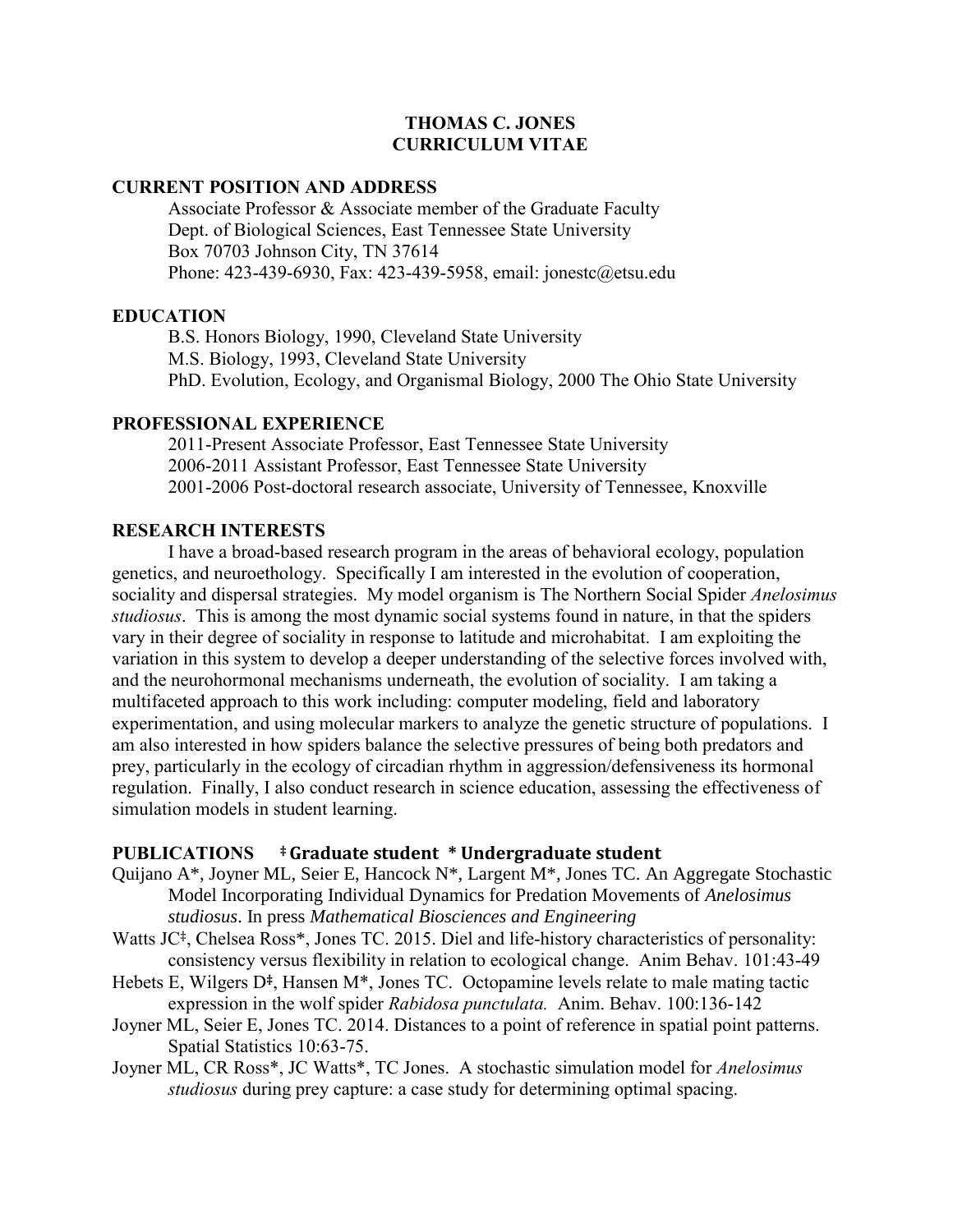Mathematical Biosciences and Engineering 11:1411-1429.

- Watts JC<sup>‡</sup>, Herrig A<sup>\*</sup>, Allen WD<sup>\*</sup>, Jones TC. 2014 Diel patterns of foraging aggression and Antipredator behaviour in the trashline orb-weaving spider *Cyclosa turbinata*. Anim Behav. 94:79-86
- Jones TC, TS Akoury\*, CK Hauser\*, & D Moore. 2011 Evidence of circadian rhythm in antipredator behaviour in the orb-weaving spider *Larinioides cornutus*. Anim. Behav. 82:549-555.
- Jones TC, TS Akoury\*, CK Hauser\*, MF Neblett II\*, BJ Linville‡, AA Edge‡, NO Weber‡ . 2011 Octopamine and serotonin have opposite effects on antipredator behavior in the orbweaving spider, *Larinioides cornutus*. J Comp Physiol A. 197:819-829.
- Jones TC, JN Pruitt<sup>‡</sup>, & SE Riechert. 2010 Fecundity and reproductive success in a socially polymorphic spider: social individuals experience depressed fitness when in isolation. Ecological Entomology 35:684-690
- Jones TC & TF Laughlin. 2010. PopGen Fishbowl: a free, online simulation of microevolutionary processes. The American Biology Teacher 72:100-103
- Yasukawa K, DE Enstrom, PG Parker, & TC Jones. 2010. Male Red winged Blackbirds with experimentally dulled epaulets experience no disadvantage in sexual selection. The Journal of Field Ornithology 81:31-41
- Yasukawa, K, DE Enstrom, PG Parker & TC Jones. 2009. Epaulet color and sexual selection in redwing blackbirds: a field experiment. The Condor 111:740-751
- Jones TC & TF Laughlin. 2009. Learning to measure biodiversity: two agent-based models simulate sampling methods and provide data for calculating diversity indices. The American Biology Teacher 71:406-410
- Jones TC & SE Riechert. 2008. Patterns of reproductive success associated with social structure and microclimate in a spider system. Animal Behaviour 76:2011-2019.
- Jones, TC & PG Parker. 2008. First male sperm precedence in multiply-mated females of the cooperative spider *Anelosimus studiosus* (Araneae, Theridiidae) J. Arachnology 36:527- 532
- Pruitt JN‡, SE Riechert. & TC Jones 2008. Behavioural correlates and competitive consequences of sociality in a behaviourally polymorphic social spider. Animal behaviour 76:871-879.
- Riechert SE & TC Jones. 2008. Phenotypic variation in the social behaviour of the spider, *Anelosimus studiosus* along a latitudinal gradient. Animal Behaviour 75:1893-1902.
- Jones, TC, SE Riechert SE Dalrymple\* & PG Parker. 2007. Fostering model explains environmental variation in levels of sociality in a spider system. Animal Behaviour 73:195-204.
- Perkins TA\*, SE Riechert, TC Jones. 2007. Interactions between the social spider *Anelosimus studiosus* (Araneae, Theridiidae) and foreign spiders that frequent its nests. J. Arachnol. 35:143-152
- Jones, TC & PG Parker. 2002. Delayed dispersal benefits both mother and offspring in the cooperative spider *Anelosimus studiosus* (Araneae: Theridiidae). Behavioural Ecology 13:142-148.
- Riechert SE, FD Singer & TC Jones. 2001. High gene flow levels lead to gamete wastage in a desert spider system. Genetica 112/113: 297-319.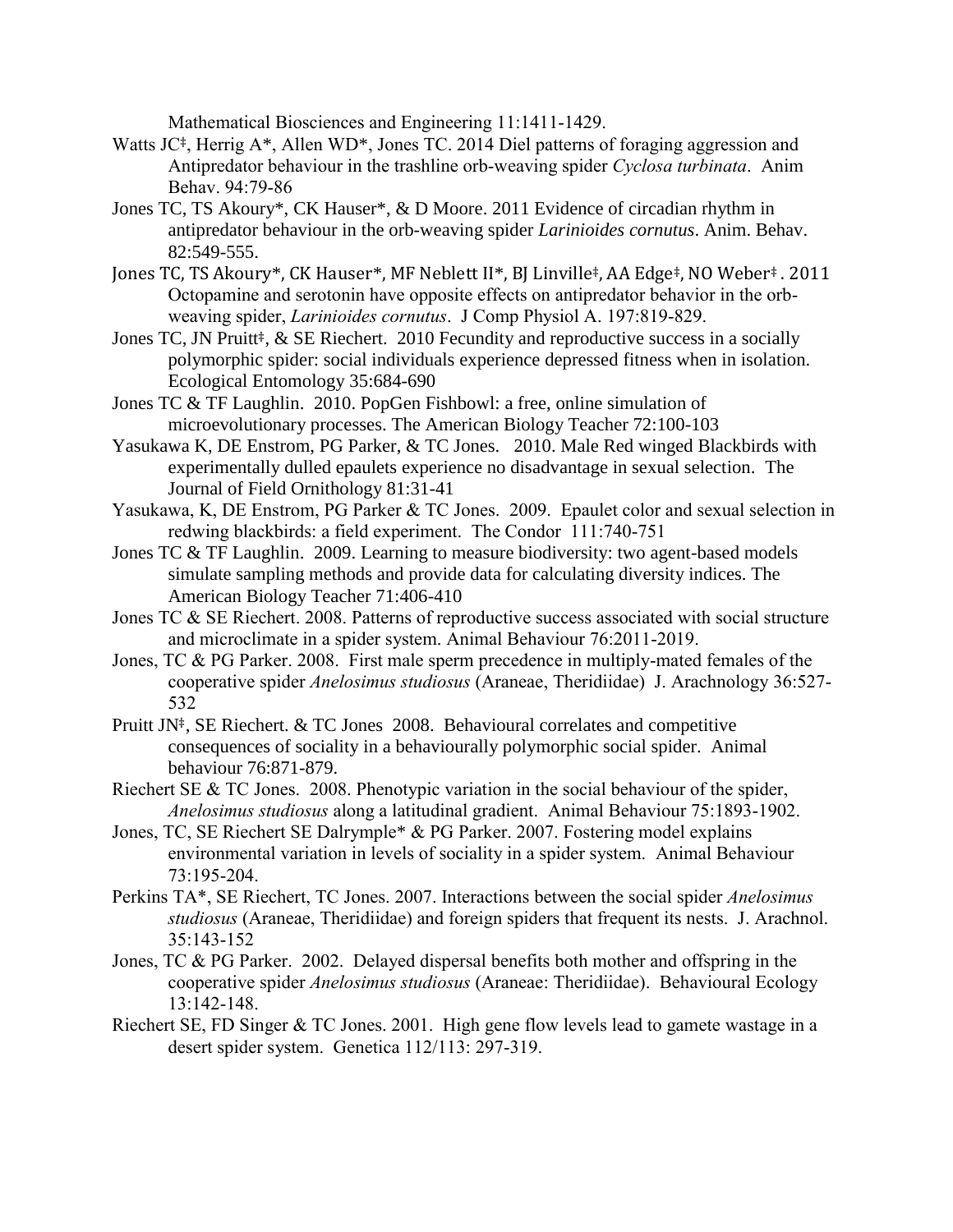- Parker PG, TC Jones, J Haydock, J Dickinson & BD Worden. 2000. Multilocus minisatellite DNA fingerprinting and cooperative breeding. Behav. Ecol. Sociobiol. 47:108-111.
- Jones TC & PG Parker. 2000. Costs and benefits of foraging associated with delayed dispersal in the spider *Anelosimus studiosus* (Araneae: Theridiidae). J. Arachnol. 28:61-69.
- Huyvaert KP, DJ Anderson, TC Jones, W Duan & PG Parker. 2000. Extra-pair paternity in Waved albatrosses. Molecular Ecology. 9: 1415-1419
- Jones TC & MA Gates. 1994. A morphometric study of euryhalinity in marine populations of the ciliate genus *Euplotes*. J. Eukary. Microbiol., 41:303-316.
- Jones TC & MA Gates. 1994. A morphometric analysis of the *Euplotes charon* morphotype (Ciliophora: Euplotida). J. Eukary. Microbiol., 41:441-450.

# **PROFESSIONAL PRESENTATIONS**

#### **Invited seminars**

- Spiders on the clock: neurophysiology and ecology of daily rhythms in behavior. University of Cincinnati, Dept. of Biological Sciences. Fall 2014.
- Hormones and clocks: neuroecology of sociality and aggression in a polyphenic spider. Miami University, Dept. of Biology. Fall, 2014.
- Neurohormonal underpinnings and ecological implications of aggression in a subsocial spider East Tennessee State University, Dept. of Physics and Astronomy. Spring, 2013.
- The evolution, and neurochemical underpinnings of sociality in a polyphenic spider. Mississippi University for Women, Dept. of Biology. Spring 2012.
- Virtual Biology Lab: an inquiry-based learning environment.
	- East Tennessee State University, Dept. of Biological Sciences. Fall 2010.
- The evolution, and neurochemical underpinnings of sociality in a polyphenic spider. Washington and Lee University. Spring 2010.
- Evolution and underpinnings of cooperative behavior: insight from a social spider East TN chapter of Sigma Xi. Fall 2008.
- Patterns of reproductive success associated with social structure and microclimate in *Anelosimus studiosus* (Araneidae, Theridiidae). SACAB. Spring 2007.

Causes and consequences of delayed dispersal in a cooperative spider University of Tennessee, Dept. of Ecology and Evolutionary Biology. Fall 2000.

### **Conference Presentations**

- Jones TC, JA Roberts, JC Watts<sup>‡</sup>, & GW Uetz. Estimation of females' visual and seismic experience with courting males during the pre-mating period in *Schizocosa ocreata* (Araneae: Lycosidae). 2014 Meeting of the American Arachnological Society, June 20- 24 The Ohio State University at Newark.
- Jones TC, TL Lauglin, AL Govett. Virtual Biology Lab: an inquiry-based learning environment. Vision and Change 2 Conference. Washington, DC, August, 2013
- Jones TC, Watts JC‡, Brown TC\*, and Moore D. Diel rhythm in locomotor activity and antipredator behavior in three species of orb-weaving spiders (Araneae: Araneidae) Entomological Society of America, 2012, Knoxville, TN
- Jones TC, Ross CR\*, Watts JC\*, Moore D, Seier E,Joyner ML. Ecological implications of diel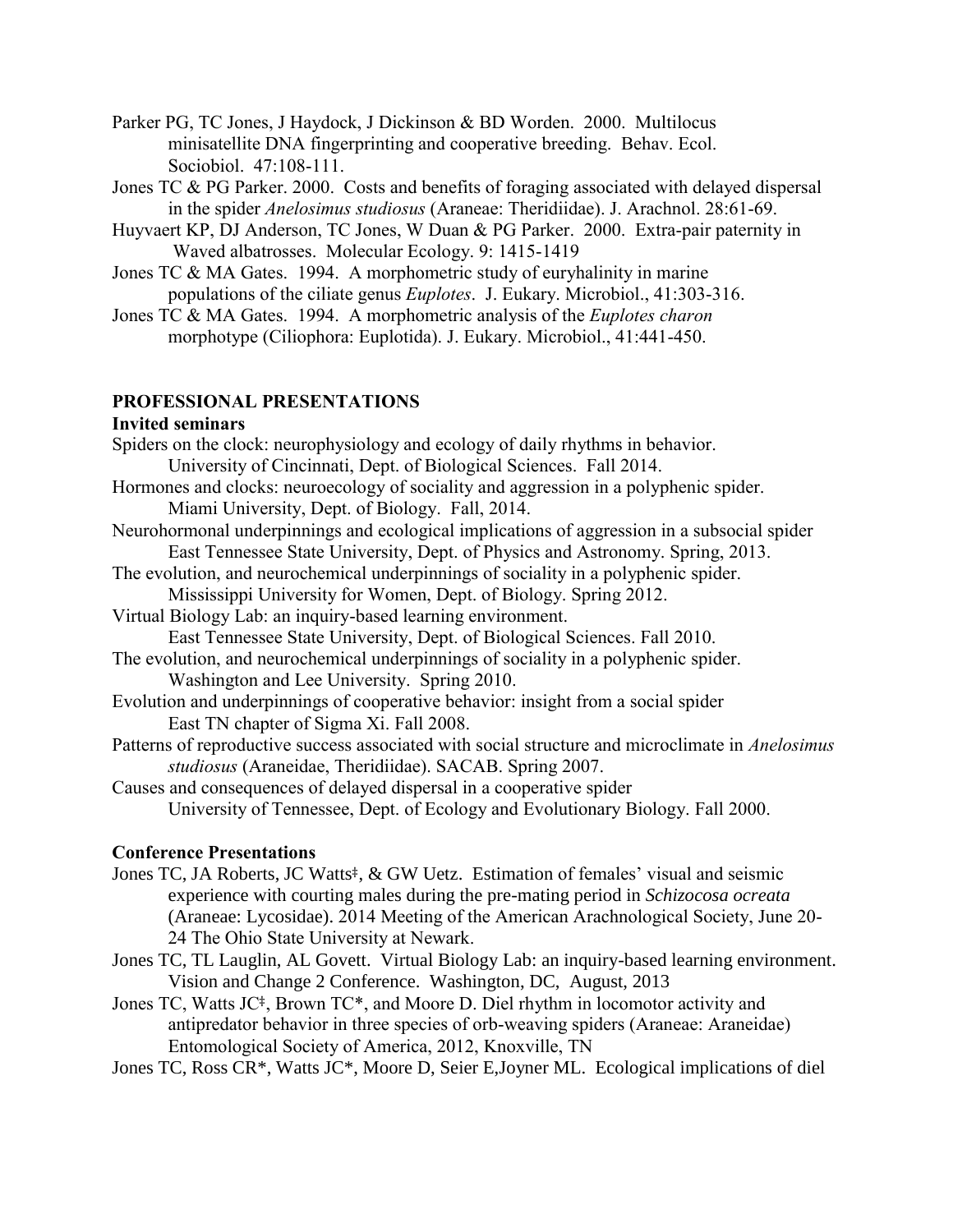rhythm in aggressiveness in *Anelosimus studiosus* (Araneae: Theridiidae). 2012 American Arachnological Society Meeting, Green Bay, WI

- Jones TC, Weber NO<sup>‡</sup>, Linville BJ<sup>‡</sup>. Evolutionary dynamics of social structure in the polyphenic spider *Anelosimus studiosus* (Araneae: Theridiidae). 2011 American Arachnological Society Meeting, Portland, OR
- Jones TC. The evolution and neurochemical underpinnings of sociality in a polyphenic spider. Invited seminar at Washington and Lee University, October 2010.
- Jones TC, TL Lauglin, AL Govett. Virtual Biology Lab: assessment of student learning and attitudes associated with simulated ecological experiments. TUES/CCLI PI's Conference. Washington, DC, January, 2011
- Jones TC, TS Akoury\*, CK Hauser\*, & DJ Moore Evidence for circadian rhythm and the role of serotonin in antipredator behavior in a nocturnal spider, *Larinioides cornutus* (Araneae; Araneidae) Society for Neuroscience Meeting, San Diego, November, 2010
- Jones TC, TS Akoury\*, CK Hauser\* Octopamine and serotonin have opposite effects on antipredator behavior in two spider species. American Arachnological Society Meeting, Eastern Carolina University, July, 2010
- Jones, TC, E Seier, SE Riechert, JN Pruitt<sup>‡</sup>. Possible frequency-dependent selection on behavioral phenotypes in *Anelosimus studiosus* (Araneae: Theridiidae) American Arachnological Society Meeting, Arkansas Tech University, July, 2009
- Jones, TC & SE Riechert. Patterns of reproductive success associated with social structure and microclimate in a spider system. American Arachnological Society Meeting, Susquehanna University, July, 2007
- Jones, TC & PG Parker. Delayed dispersal benefits both mothers and offspring in the subsocial spider *Anelosimus studiosus* (Araneae:Theridiidae). Int. Cong. of Arachnol., South Africa, Feb. 2001.
- Jones, TC & PG Parker. Benefits of delayed dispersal in a semi-natural population of a sub-social spider. Animal Behavior Society Meeting, Lewisburg, PA, June 1999.
- Jones, TC & PG Parker. Effect of cooperative foraging in prey capture rate and juvenile development in the sub-social spider *Anelosimus studiosus* (Araneae: Theridiidae). Midwest Animal Behavior Society Meeting, Columbus, OH, Sep. 1997.
- Jones, TC, AD Reynolds\* & PG Parker. Dynamics of prey capture in maturing colonies of the sub-social spider Anelosimus studiosus (Araneae: Theridiidae). Midwest Animal Behavior Society Meeting, Bloomington, IN, Nov. 1996.
- Jones, TC & MA Gates. Morphological effects of hyposalinity in *Euplotes vannus*. Midwest Protozoology Conference, Holland MI, Apr. 1992.
- Jones, TC & MA Gates. Morphological variation among strains of small marine *Euplotes*. East Coast Conference on Protozoology, Hambden, CT, May, 1991.

# **Co-authored Presentations**

- Seier E., Joyner ML, Moore D, Jones TC, & Joplin KH. Learning statistics in an undergraduate interdisciplinary research setting- the CRAWL experience. 9<sup>th</sup> International Conference on Teaching Statistics. July 12-18 2014, Flagstaff AZ.
- Herrmann SK, JA Roberts, J Price, & TC Jones. Stressing out! The effects of stress on biogenic amine levels in female wolf Spiders. 2014 Meeting of the American Arachnological Society, June 20-24 The Ohio State University at Newark.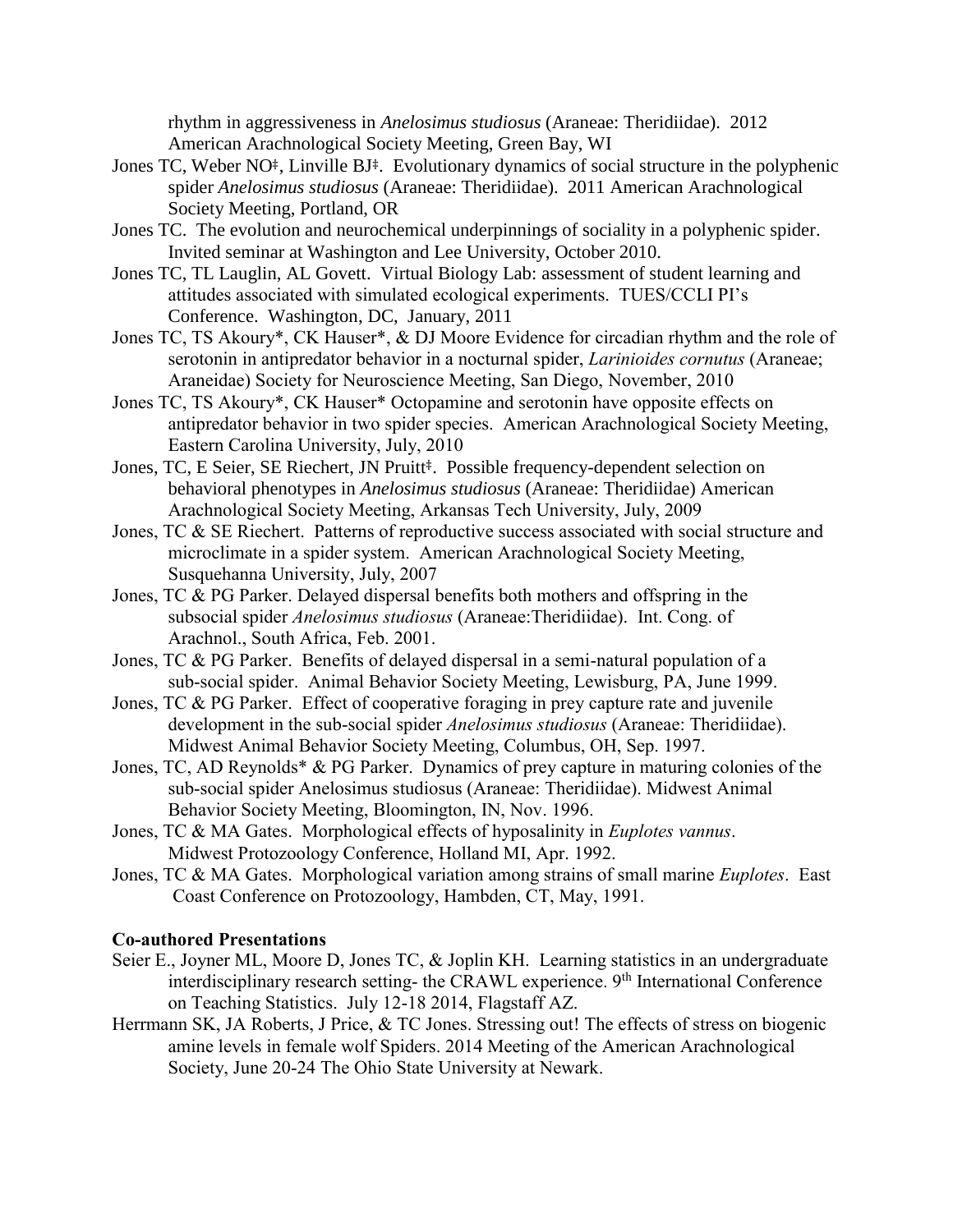- Riechert, SE & TC Jones. An aunting model explains the existence of multi-female colonies in a northern population of *Anelosimus studiosus* (Araneae;Theridiidae). Int. Cong. of Arachnol., South Africa, Feb. 2001.
- Worden, BD, PG Parker & TC Jones. Multiple mating in a beetle: weighing male costs and female benefits. Animal Behavior Society Meeting, Carbondale, IL, July, 1999.
- Yasukawa, K, P Parker, T Jones & D Enstrom. Is it dumb to be too bright? An experimental study of red-winged blackbirds. Animal Behavior Society Meeting, Carbondale, IL, Jul. 1999.
- Tridandipani, S, PG Parker & TC Jones. DNA fingerprinting to verify female mate preference in domestic strains of the guppy (*Poecilia reticulata*). ISCABER Conference, Columbus,OH, 1994.

# **Presentations by Students ‡ Graduate student \* Undergraduate student**

- Price JB<sup>‡</sup>, & TC Jones. Neurochemical correlates of behavior in local docile and aggressive variants of the subsocial spider, *Anelosimus studiosus*, as related to nutritional state, reproductive state, and time of day. 2014 Meeting of the American Arachnological Society, June 20-24 The Ohio State University at Newark
- Herrig A<sup>\*</sup>, JC Watts<sup>‡</sup>, D Moore, & TC Jones. Diel rhythms in web-building behavior in the orb weaving spider *Cyclosa turbinata* (Araneae: Araneidae). 2014 Meeting of the American Arachnological Society, June 20-24 The Ohio State University at Newark
- Watts JC‡, A Herrig\*, S Normark‡, M Miller\*, & TC Jones. Ecological implications of diel rhythms of foraging and antipredator behavior in *Cyclosa turbinata* (Araneae: Araneidae). 2014 Meeting of the American Arachnological Society, June 20-24 The Ohio State University at Newark
- Hancock NQ\*, A Quijano\*, M Largent\*, E Seier, M Joyner, & TC Jones. Spacing of juvenile spiders in subsocial webs of *Anelosimus studiosus* (Araneae: Theridiidae) in relation to the presence or absence of an adult female. 2014 Meeting of the American Arachnological Society, June 20-24 The Ohio State University at Newark.
- Watts JC<sup>‡</sup>, Herrig A<sup>\*</sup>, Allen W<sup>\*</sup>, Moore D, Jones TC Diel patterns of foraging aggression and Antipredator behavior in the trashline orb-weaving spider *Cyclosa turbinata.* Appalachian Student Research Forum, 2014 (**Winner: Best MS Candidate Talk, Natural Sciences**)
- Price J<sup>‡</sup>, Jones TC Neurochemical correlates of behavior in local docile and aggressive variants of the subsocial spider *Anelosimus studiosus.* Appalachian Student Research Forum, 2014 (**Winner: Best Ph.D Candidate Talk, Society, Behavior and Learning**)
- Herrig A<sup>\*</sup>, Watts JC<sup>‡</sup>, Moore D, Jones TC Diel rhythms in web-building behavior in the orb weaving spider *Cyclosa turbinata* (Araneae: Araneidae). Appalachian Student Research Forum, 2014 (**Runner-up: Undergraduate Natural Sciences, Poster**)
- Watts JC‡, Herrig A\*, Allen W\*, Moore D, Jones TC Chronoethology of *Cyclosa turbinata* American Arachnological Society Meeting, 2013, ETSU (**Runner-up: Best Oral Presentation**)
- Watts JC\*, Ross CR\*, Joyner M, Seier E, Jones TC Ecological Implications of Diel Rhythms of Aggression in the Subsocial Spider *Anelosimus studiosus* (Araneae: Theridiidae) Appalachian Student Research Forum, 2013 (**Winner: Best Undergraduate Poster Natural Sciences**)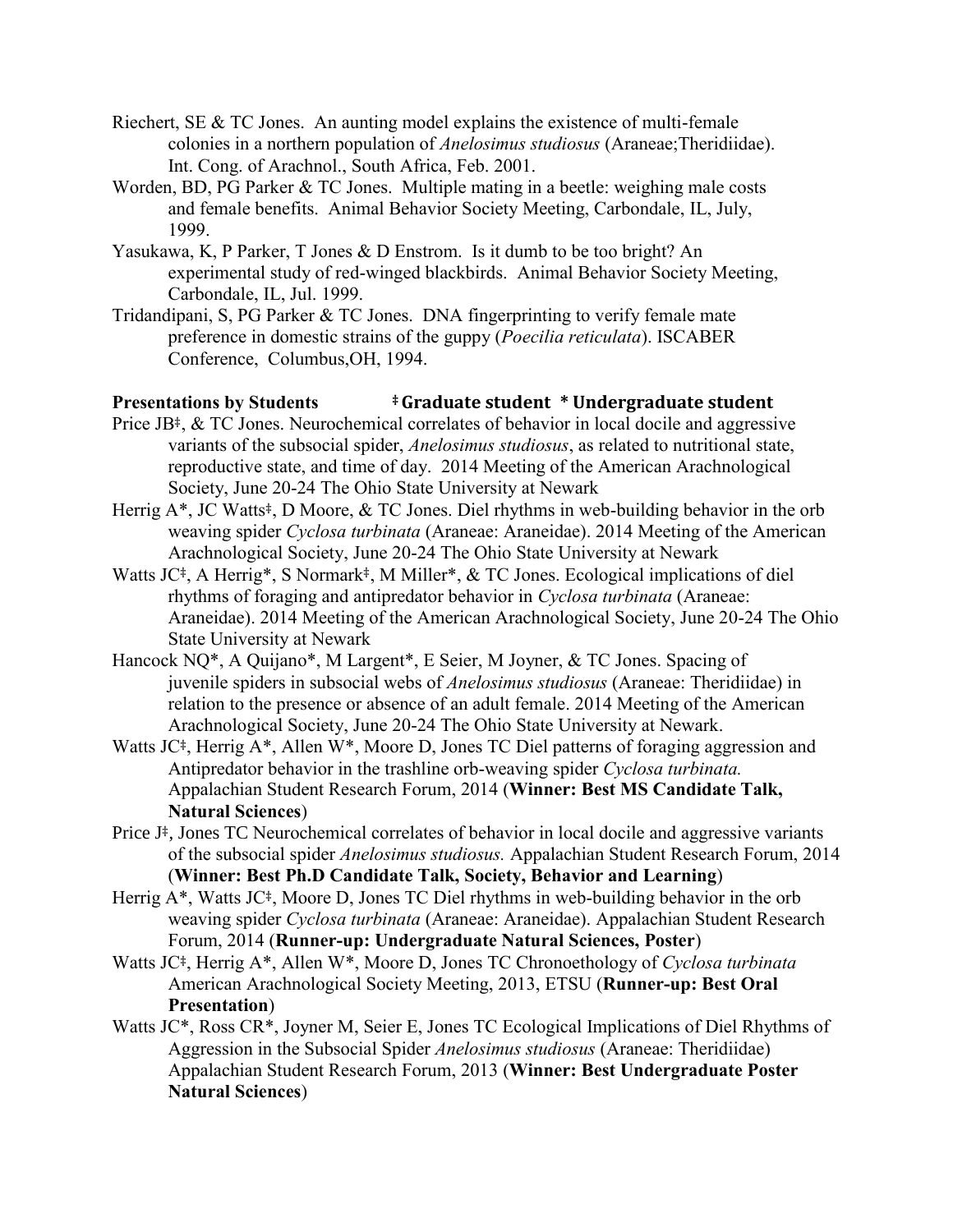- Ross CR\*, Watts JC\*, Seier E, Joyner M, Jones TC Temporal and spatial positioning for foraging optimization in subsoical *Anelosimus studiosus* (Araneae: Theridiidae). American Arachnological Society Meeting, 2013, ETSU
- Price J‡, Jones TC, Roane DS, Pruitt JN‡, Riechert SE. Neurochemical levels correlate with population level differences in social structure and individual behavior in the polyphenic spider Anelosimus studiosus. 2012 American Arachnological Society Meeting, Green Bay, WI (**Winner: Best Oral Student Presentation**)
- Watts JC\*, Ross CR\*, Joyner M, Seier E, Jones TC Ecological Implications of Diel Rhythms of Aggression in the Subsocial Spider *Anelosimus studiosus* (Araneae: Theridiidae), Entomological Society of America Meeting, 2012
- Ross CR\*, Watts JC\*, Seier E, Joyner M, Jones TC Temporal and spatial positioning for foraging optimization in subsoical *Anelosimus studiosus* (Araneae: Theridiidae). Entomological Society of America Meeting, 2012
- Wolf EM<sup>‡</sup>, Jones TC, Moore DJ. Diel periodicity in activity and location in the web of the common house spider (*Achaearanea tepidariorum*). 2011 American Arachnological Society Meeting, Portland, OR
- Hauser CK\*, Akoury TS\*, Moore D, Jones TC. Evidence for circadian rhythm and the role of serotonin in antipredator behavior in a nocturnal spider, *Larinioides cornutus* (Araneae; Araneidae) American Arachnological Society Meeting, 2010, Greenville SC
- Price JS‡, Jones TC, Roane DS. Octopamine correlates with population level differences in social structure in the polyphonic spider *Anelosimus studious*. American Arachnological Society Meeting, 2010, Greenville SC
- Price JS‡, TC Jones, & DS Roane. Octopamine levels correlate with population level differences in the polyphenic spider *Anelosimus studiosus*. Society for Neuroscience Meeting, San Diego, November, 2010
- Weber NO<sup>‡</sup>, TC Jones, & SE Riechert. Phylogenetic analysis of populations exhibiting alternate social structure in *Anelosimus studiosus*, Araneae, Theridiidae. American Arachnological Society Meeting, Arkansas Tech University, July, 2009
- Price JS‡, TC Jones, & DS Roane. Neurochemical underpinnings of behavior and social structure in the cooperative spider *Anelosimus studiosus*. American Arachnological Society Meeting, Arkansas Tech University, July, 2009
- Linville BJ\*, Jones TC. Environmental factors contributing to colony success in social spider system. Appalachian Student Research Forum 2008. (**Runner-up: Undergraduate Natural Sciences, Poster**)
- Perkins TA\*, Riechert SE, Jones TC. Interactions between the social spider *Anelosimus studiosus* (Araneae, Theridiidae) and foreign spiders that frequent its nests. UT Poster Exhibition of Undergrad Research 2005.
- Dalrymple SE\*, Riechert SE, Jones TC. The effect of temperature on the developmental rate of a subsocial spider, *Anelosimus studiosus*. UT Poster Exhibition of Undergrad Research 2005. (**Winner: Biological Sciences Division**)

# **THESES**

- Jones, TC. 2000. Causes and consequences of delayed dispersal in a cooperative spider. PhD. Dissertation. The Ohio State University
- Jones, TC. 1993. Morphometric studies of euryhalinity and systematics in marine *Euplotes*. M.S. Thesis. Cleveland State University.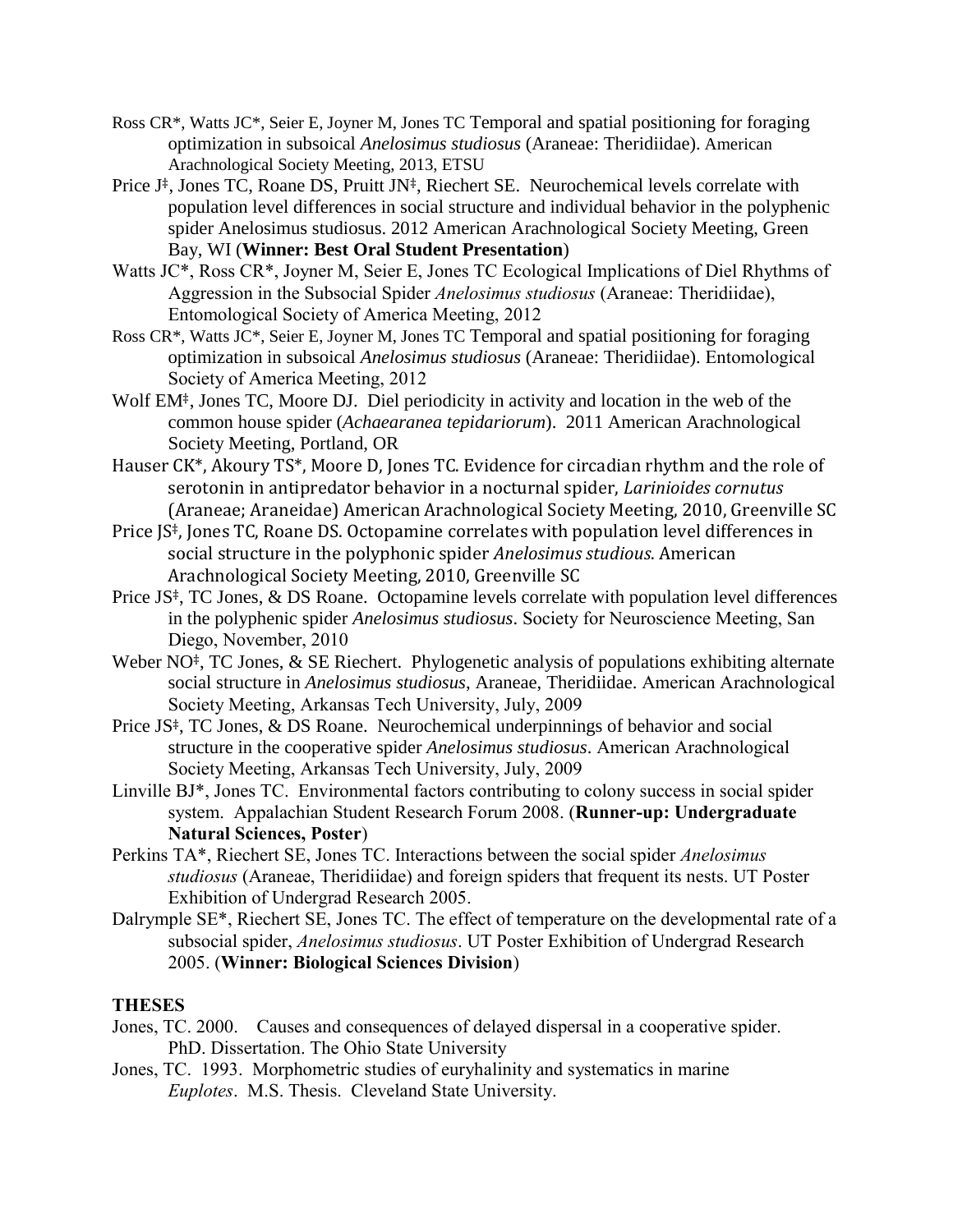Jones, TC. 1990. A taxonomic study of certain small marine ciliates in the genus *Euplotes*. Undergraduate Honors Thesis. Cleveland State University.

# **AWARDS**

2011-2012 ETSU College of Arts and Sciences Distinguished Teaching Award.

2000 Award for the Outstanding Spoken Presentation at a Regional, National, or International Meeting, Dept. of Evolution, Ecology, and Organismal Biology, The Ohio State University.

1998-99 Teaching Excellence Award, Introductory Biology Program, The Ohio State University.

# **GRANTS**

- 2013-2016 NSF IOS-7278284 \$415,000 Spiders on the clock: the ecological implication and neurohormonal underpinnings of circadian rhythm in foraging and antipredator behavior. TC Jones (PI), D. Moore & D Roane (Co-PIs).
- 2011-2015 NSF IBN-1128954, \$229,000. UBM-Group: Collaborative Research on the Arthropod Way of Life (CRAWL): Interdisciplinary Training in Mathematical Biology, with D. Moore (PI), T. Jones, K Joplin, E. Seier, M Joyner (Co-PIs).
- 2010-2012 NSF CCLI Grant, IBN-0941968, \$50,000. Virtual ecology: an inquiry-based online learning environment, with TF Laughlin, AL Govett Co-PIs.
- 2008-2010 HHMI grant, \$1,700,000. SYMBIOSIS: developing an integrated biology and math curriculum co-PI with Joplin, Kumar, Seier, Helfgott, Nicely, & Miller
- 2007 ETSU RDC Small Grant, \$1200
- 2007 ETSU Honors College Student-Faculty Collaborative Grant, \$420, with Michael Sherburne
- 2007 ETSU Honors College Student-Faculty Collaborative Grant, \$500, with Jessica Pruitt
- 2007-2008 ETSU RDC Major Grant, \$9000 with David Roane
- 2006 ETSU Honors College Student-Faculty Collaborative Grant, \$1000, with Jennifer Bannister 2006 ETSU Honors College Student-Faculty Collaborative Grant, \$1000, with Nathan Weber
- 2006-2007 THEC Improving Teacher Quality, Biology in a Box: A Student-Active
	- Learning Project. \$70,000, with SE Reichert.
- 2003-2006 NSF Grant, IBN-0235311, \$340,000, co-PI with SE Reichert.
- 2003-2004 THEC Improving Teacher Quality, Biology in a Box: A Student-Active Learning Project. \$70,000, with SE Reichert & S. Guffey.
- 2001-2002 THEC Dwight D Eisenhower, Biology in a Box: A Student-Active Learning Project, \$52,600, with SE Riechert& S. Guffey.
- 1998 Sigma Xi, \$1000

# **Pending**

# **PROFESSIONAL SOCIETIES**

American Arachnological Society Animal Behaviour Society American Association of Biology Teachers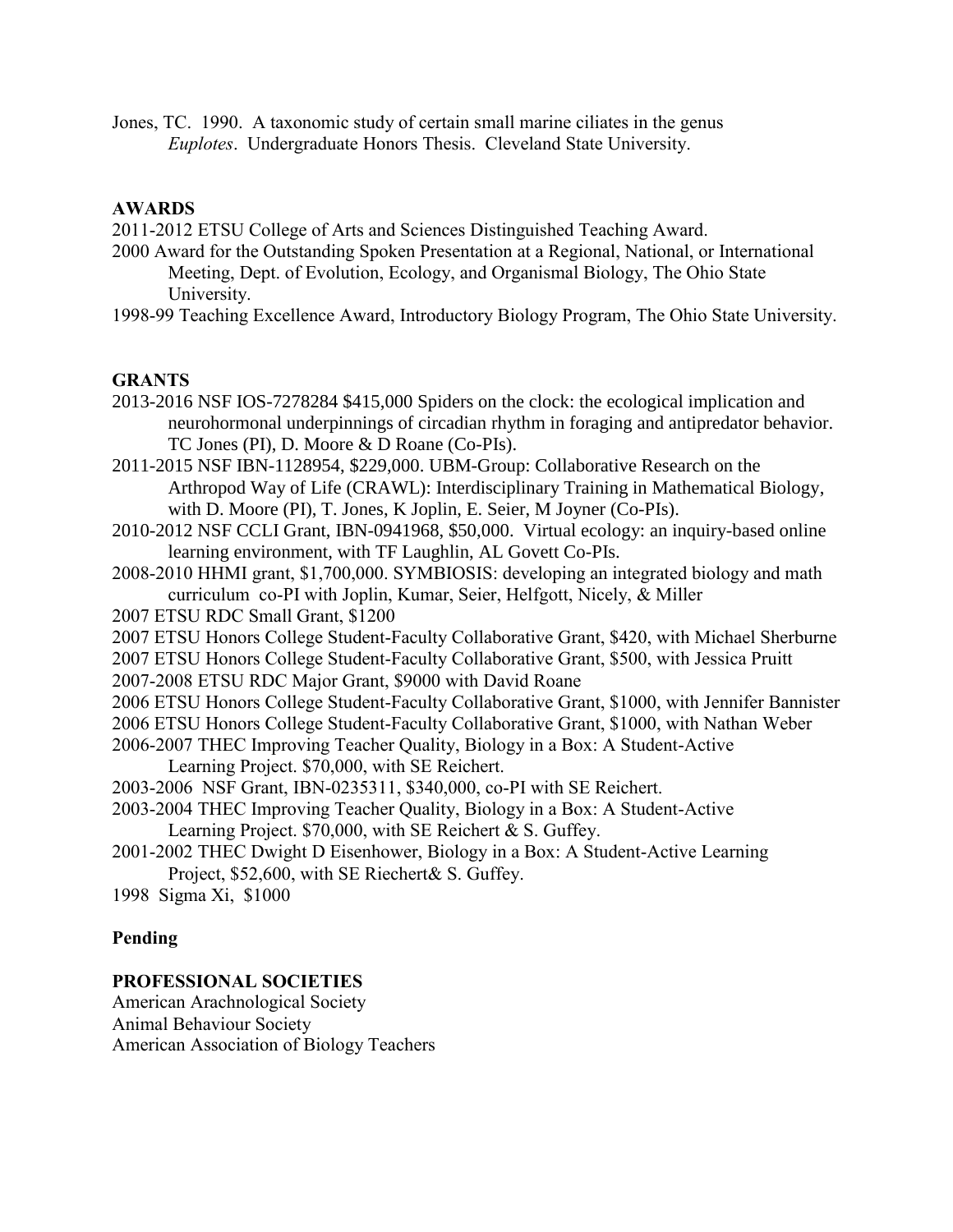# **TEACHING ACTIVITIES**

#### **Courses Developed (ETSU)**

General Biology III (BIOL1130) Invertebrate Zoology (BIOL3460) Arachnology (BIOL 4957) Integrated Biology & Calculus (IBMS 1200) Graduate Topics: Behavioral Ecology (BIOL 5300) Graduate Topics: Neurohormones and behavior (BIOL 5300)

#### **Lectureships**

Evolution, 1996 (EEOB400, OSU) Introductory Biology, 1999 (BIO101, OSU) Introductory Biology, 2000 (BIO101, OSU) Levels of Selection in Evolution (EEB 504, UT) General Biology I (Roane State Community College) General Biology II (Roane State Community College) Introductory Biology I (UT) Introductory Biology II (UT)

#### **Teaching Assistantships**

Introductory Plant Biology (PB102, OSU) Tropical Field Ecology (EEOB H557, OSU) Theoretical Ecology I (EEOB 617, OSU) Social Behavior (EEOB 741, OSU) Evolution (EEOB 400, OSU) Honors Evolution (EEOB H400, OSU) Human Functional Anatomy (EEOB 235, OSU) Animal Form and Function (EEOB 405, OSU) Introductory Biology (BIO 114, BIO 101, BIO 102 [head TA], OSU) Ecology (CSU) Embryology (CSU)

### **Guest Lectures**

Evolution (EEB 460, UT) Human Functional Anatomy (ZOO 235, OSU) Honors Evolution (EEOB H400, OSU) Social Behavior (EEOB 741, OSU) Introductory Plant Biology (PB 102, OSU) Conservation Genetics (EEOB 405, OSU)

### **Students Mentored in Research**

**Undergraduate** (at ETSU unless noted) Anthony Fumera 1997 (OSU)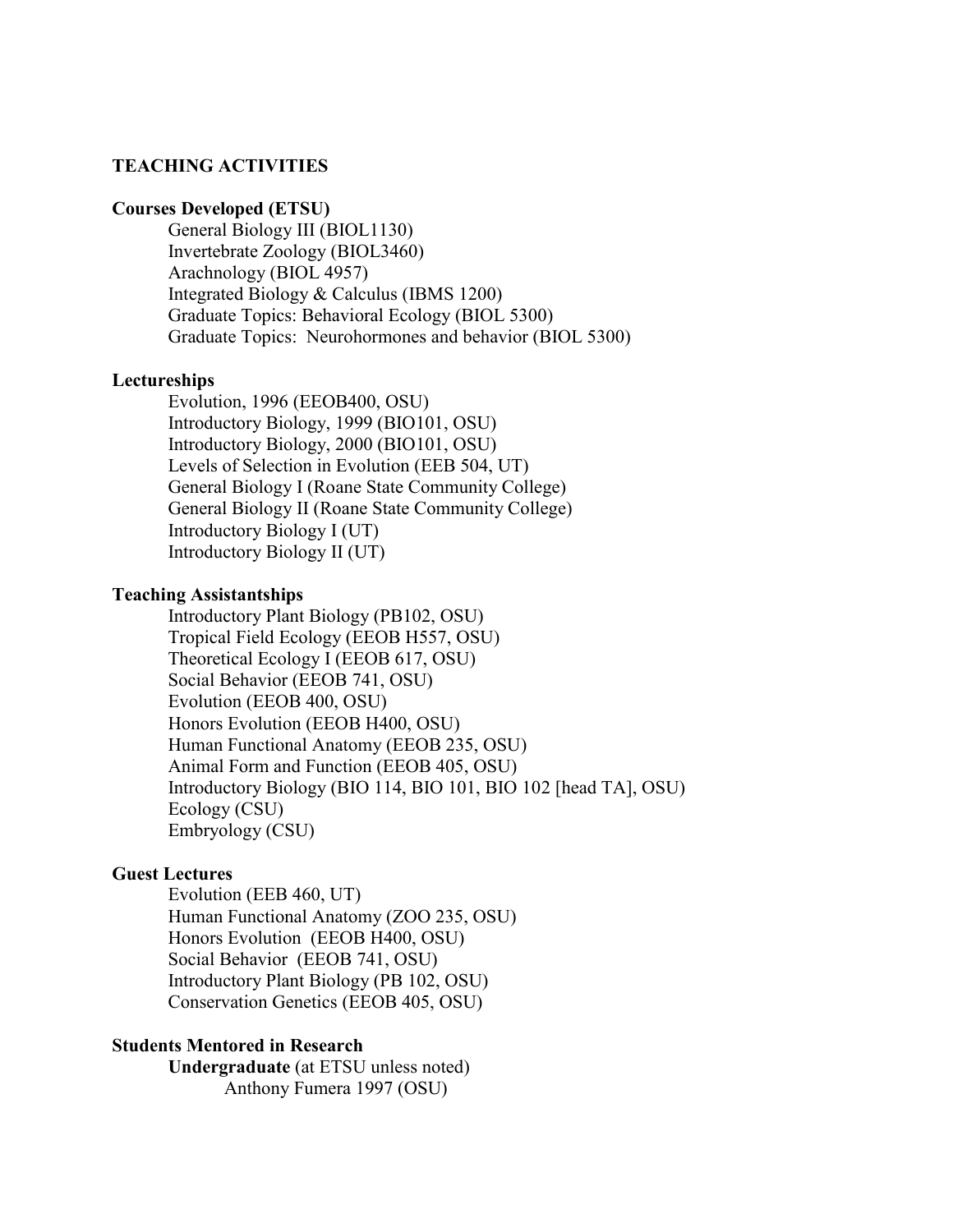Ann Reynolds 1998 (OSU) T. Alex Perkins 2004 (UTK) Sarah Dalrymple 2004 (UTK) Nathan Weber 2006-2007 Jennifer Bannister 2006-2007 Michael Sherburne 2006-2007 Angela Cowert 2006-2008 Brent Linville 2006-2008 Aprele Fitzgerald 2006 Jennifer Price 2007 T. Chris Brown 2008-2009 Tamer Akoury 2009-2010 Christopher Hauser 2009-2010 Elise Wolf 2009-2010 Chelsea Ross 2011-2012 J. Colton Watts 2011-2012 Nathaniel Hancock 2013-present Alex Quijano 2013-2014 William Allen 2013 Michael Largent 2013-2014 Ashley Herrig 2013-2014 Madeliene Miller 2014-present

#### **Graduate**

Nathan Weber (MS) 2008-2010 Jennifer Price (MS) 2009-2010 Brent Linville (MS) 2009-2011 Jennifer Price (PhD) 2011-present J. Colton Watts (MS) 2012-2014 Rebecca Wilson (PhD) 2013-present Sara Normark (MS) 2014-present Ashley Herrig (MS) 2015-present

### **MS Graduate Committees** (Committee Chair in parentheses)

Sam Boyd (Moore) 2008-2009 Jennifer Johnson (Moore) 2008-2009 Byron Van Nest (Moore) 2008-2009 Ken McDonald (Yampolsky) 2008-2009 Andrea Edge (Moore) 2008-2010 Petra Seka (Zavada/Liu) 2011-2013 Rafiat Bello (Laughlin) 2013-present Larry Bowman (Yampolsky) 2012-2014 Preethi Sathanantham (Kumar) 2014